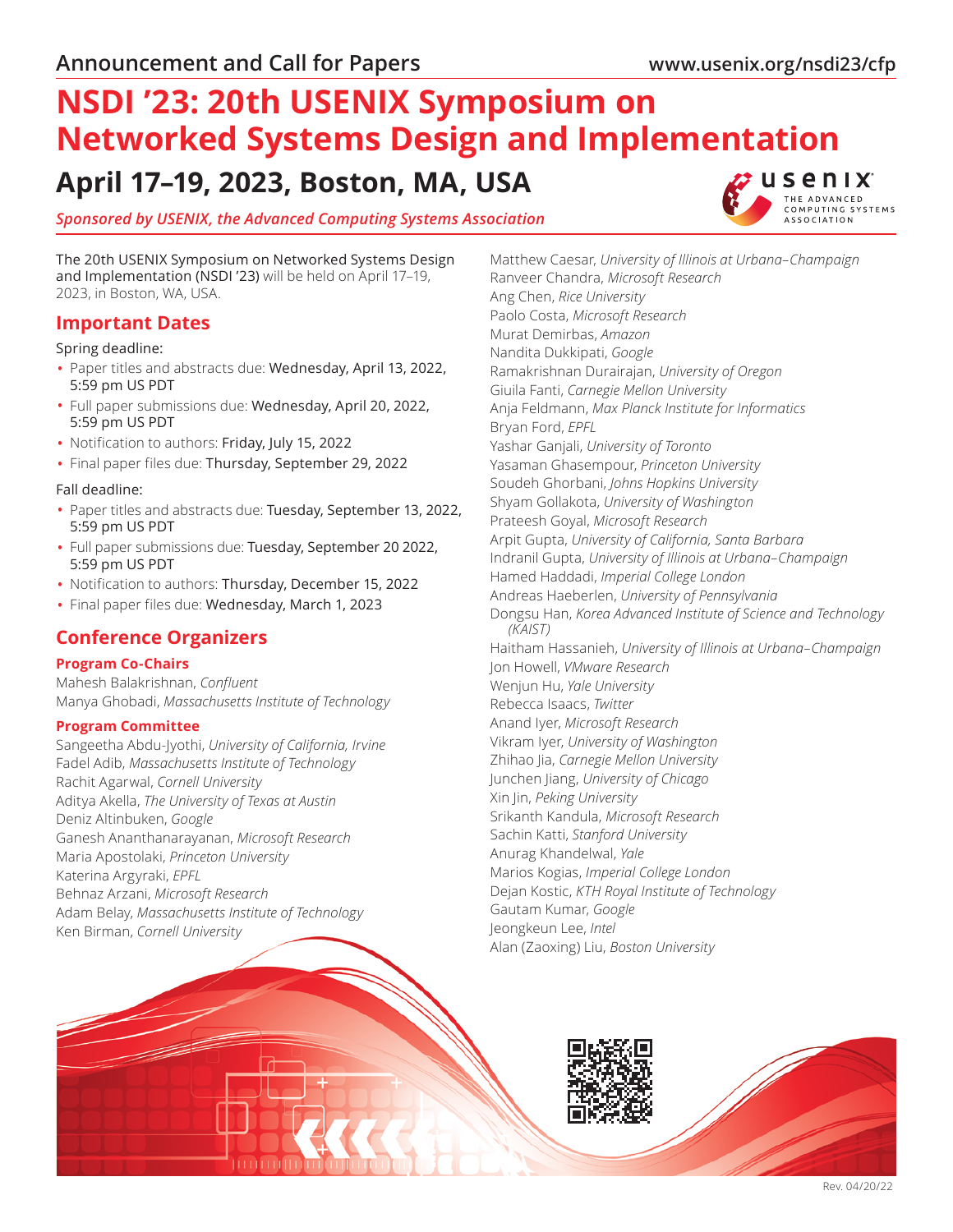Grace Liu, *NYU Shanghai* Jay Lorch, *Microsoft Research* Harsha Madhyastha, *University of Michigan* Morley Z. Mao, *University of Michigan* James Mickens, *Havard University* Radhika Mittal, *University of Illinois at Urbana–Champaign* Jayashree Mohan, *Microsoft Research India* Shuai Mu, *Stony Brook University* Rajalakshmi Nandakumar, *Cornell Tech* Srinivas Narayana, *Rutgers University* Ravi Netravali, *Princeton University* Amy Ousterhout, *University of California, Berkeley* Aurojit Panda, *NYU* Peter Pietzuch, *Imperial College London* Sanjay Rao, *Purdue University* Jen Rexford, *Princeton University* Ahmed Saeed, *Georgia Institute of Technology* Raja Sambasivan, *Tufts University* Stefan Schmid, *Technical University of Berlin* Aaron Schulman, *University of California, San Diego* Siddhartha Sen, *Microsoft Research* Srinivasan Seshan, *Carnegie Mellon University* Muhammad Shahbaz, *Purdue University* Rachee Singh, *Microsoft Research* Dimitrios Skarlatis, *Carnegie Mellon University* Alex Snoeren, *University of California, San Diego* Brent Stephens, *University of Utah* Mina Tahmasbi, *Cornell University* Amy Tai, *Google* Doug Terry, *Amazon* Amin Vahdat, *Google* Hakim Weatherspoon, *Cornell University* Michael Wei, *VMware Research* John Wilkes, *Google* Keith Winstein, *Stanford University* Yiting Xia, *Max Planck Institute for Informatics* Tianyin Xu, *University of Illinois at Urbana–Champaign* Neeraja Yadwadkar, *The University of Texas at Austin* Francis Yan, *Microsoft Research* Ellen Zegura, *Georgia Institute of Technology* Ennan Zhai, *Alibaba* Ying Zhang, *Meta* Ben Zhao, *University of Chicago* Zhizhen Zhong, *Massachusetts Institute of Technology* Danyang Zhuo, *Duke University*

### **Steering Committee**

Aditya Akella, *University of Wisconsin–Madison* Sujata Banerjee, *VMware Research* Ranjita Bhagwan, *Microsoft Research India* Casey Henderson, *USENIX Association* Jon Howell, *VMware Research* Arvind Krishnamurthy, *University of Washington* Jay Lorch, *Microsoft Research* James Mickens, *Harvard University* Jeff Mogul, *Google* George Porter, *University of California, San Diego* Timothy Roscoe, *ETH Zurich* Srinivasan Seshan, *Carnegie Mellon University* Renata Teixeira, *Netflix* Minlan Yu, *Harvard University*

# **Overview**

NSDI focuses on the design principles, implementation, and practical evaluation of networked and distributed systems. Our goal is to bring together researchers from across the networking and systems community to foster a broad approach to addressing overlapping research challenges.

NSDI provides a high-quality forum for presenting results and discussing ideas that further the knowledge and understanding of the networked systems community as a whole, continue a significant research dialog, or push the architectural boundaries of network services.

## **Topics**

NSDI invites any innovative solution for a significant problem involving networked systems. We take a broad view of networked systems, including but not limited to:

- Highly available and reliable networked systems
- Security and privacy of networked systems
- Distributed storage, caching, and query processing systems
- Energy-efficient computing in networked systems
- Cloud/multi-tenant systems
- Mobile and embedded/sensor applications and systems
- Networked systems with different types of physical layer communication technologies, including optics, radio, and visible light
- Network and workload measurement systems
- Self-organizing, autonomous, and federated networked systems
- Managing, debugging, and diagnosing problems in networked systems
- Virtualization and resource management for networked systems
- Systems aspects of networking hardware
- Experience with deployed networked systems
- Networked systems for big data
- Verification applied to networked systems
- Systems for Machine Learning (ML) and ML for Systems

The program committee will be diligent in ensuring that papers are in-scope and relevant to the NSDI community. If you have questions about whether your paper would be in-scope, please contact the PC chairs.

### **Two Deadlines**

NSDI '23 offers authors the choice of two submission deadlines. Any paper submitted to one of these deadlines and accepted during the subsequent reviewing period will be presented at the conference and will appear as part of the proceedings. In the meantime, authors are permitted to advertise their papers as accepted by NSDI, for example listing them on CVs. For more information, see "Additional Information about Multiple Deadlines Process" at www.usenix.org/conference/ nsdi23/additional-info.

### **One-Shot Revision**

Each paper may be accepted, rejected, or given the option of one-shot revision. Such a revision decision includes a summary of the paper's merits and a list of necessary changes that are required for the paper to be accepted at NSDI. Authors may then submit a version of their work addressing all revision instructions during the subsequent deadline. At that point, the paper will be reviewed to judge whether it addresses all the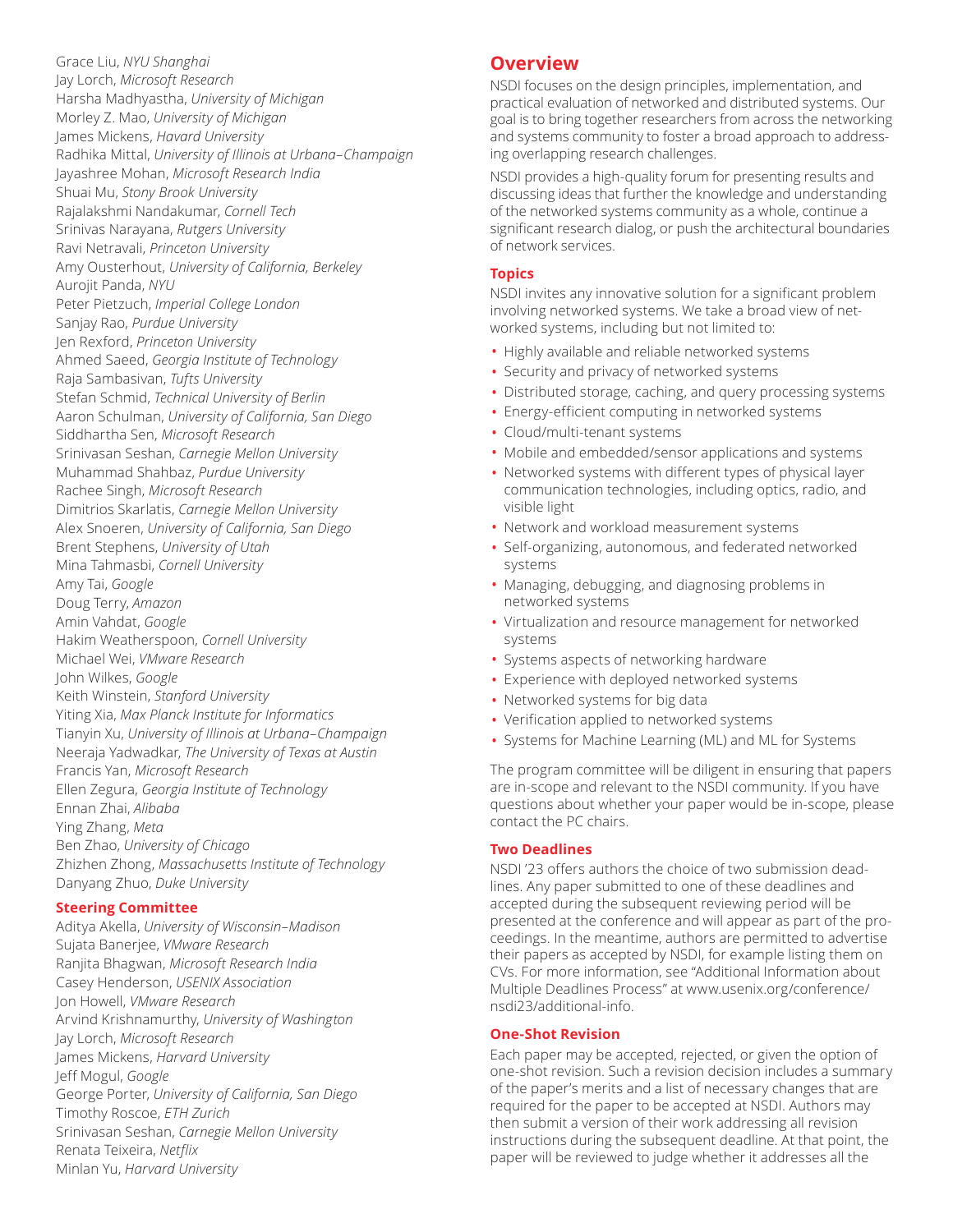revision requirements requested. This review will be conducted, to the extent possible, by the same reviewers as earlier. To enable this, PC members who give one-shot-revision decisions for the Fall deadline are obligated to participate as external reviewers in the following year to review those papers' resubmissions, which would be considered for the following year's conference. Papers revised and resubmitted following a oneshot-revision decision can only receive a decision of accept or reject, not revise; this is what makes revisions "one-shot."

A revise-and-resubmit decision is not a guaranteed acceptance. Revised papers can be rejected if the revision instructions have not been fully addressed or if the revised version unveils new significant concerns that were hidden in the original submission.

The decision about whether to accept a revised paper will be made as follows. Reviewers will primarily judge whether the authors have satisfied the requests accompanying the revision decision. They will also judge the resubmission on its independent merits, but should avoid rejecting it for non-fatal concerns that they could have raised during the first round of reviews. The reviewers should also ensure that the revised paper doesn't introduce new assertions without sufficient support. Unlike the shepherding process, the revision instructions may include running additional experiments that obtain specific results, e.g., comparing performance against a certain alternative and beating it by at least 10%.

During the revision period, the paper is still considered under review to NSDI and therefore cannot be submitted to other conferences unless the authors first withdraw it from consideration (as per the USENIX Submission Policy (www.usenix.org/ conferences/author-resources/submissions-policy) precludes concurrent submission to other conferences.

Authors given a one-shot-revision decision will be sent, within a few days of the decision, detailed instructions about how to resubmit. These instructions will include the list of necessary changes that are required for the paper to be accepted. They will also explain how the authors should accompany their resubmission with auxiliary material to demonstrate how they've satisfied that list of changes. This auxiliary material will consist of (1) an additional version of the resubmission in which revision changes since the first submission are clearly marked, and (2) a separate textual explanation of the high-level differences between the two versions.

If authors receive a one-shot-revision decision for a paper submitted to the fall deadline of NSDI '23, this gives them the option to make the requested changes and resubmit it to the next NSDI deadline, which is the first deadline of NSDI '24. If the paper is accepted then, it will appear at NSDI '24, not NSDI '23.

### **Policy on Resubmissions**

As described above, each NSDI conference consists of two deadlines: Spring and Fall. Papers rejected from one of these deadlines cannot be submitted to the immediate next deadline. For example, a paper rejected from the Fall deadline of NSDI '22 may not be submitted to the Spring deadline of NSDI '23 (but can be submitted to the Fall deadline of NSDI '23); and a paper rejected from the Spring deadline of NSDI '23 may not be submitted to the Fall deadline of NSDI '23.

If authors receive a one-shot-revision decision but choose not to submit a revised version, the paper is treated as a reject and the same resubmission policy applies.

#### **Operational Systems Track**

NSDI '23 also solicits papers that describe the design, implementation, analysis, and experience with large-scale, operational systems and networks. We encourage submission of papers that disprove or strengthen existing assumptions, deepen the understanding of existing problems, and validate known techniques at scales or environments in which they were never used or tested before. Such operational papers need not present new ideas or results to be accepted; indeed, new ideas or results will not influence whether the papers are accepted. Note that the rules regarding submission and anonymization are different for operational systems track papers. Since the evaluation of operational systems track papers requires understanding the real-world use of the system, papers in this track will be reviewed in a more limited double-blind process. Authors' names should be withheld, as usual. However, in contrast to other papers, authors need not anonymize the content of their submission in any other way—they may keep company names, links, real system names, etc. as appropriate for the paper.

Please note that you cannot switch tracks for your paper after submission since the submission rules differ.

Authors should indicate on the title page of the paper and in the submission form that they are submitting to this track.

The final program will explicitly identify papers accepted from the operational track to distinguish them from papers accepted from the regular track.

### **What to Submit**

NSDI '23 is double-blind, meaning that authors should make a good faith effort to anonymize papers. Note that the operational track papers have different rules as described above. As an author, you should not identify yourself in the paper either explicitly or by implication (e.g., through the references or acknowledgments). However, only non-destructive anonymization is required. For example, system names may be left de-anonymized, if the system name is important for a reviewer to be able to evaluate the work. Please take the following steps when preparing your submission:

- Remove authors' names and affiliations from the title page.
- Remove acknowledgment of identifying names and funding sources.
- Do not provide links to your own online content. If this online content is critical to the content of your paper, please see the submission form, which allows for some forms of content upload, or contact the PC chairs.
- Use care in naming your files. Source file names, e.g., Joe. Smith.dvi, are often embedded in the final output as readily accessible comments.
- Use care in referring to related work, particularly your own. Do not omit references to provide anonymity, as this leaves the reviewer unable to grasp the context. Instead, a good solution is to reference your past work in the third person, just as you would any other piece of related work. If you cite anonymous work, you will need to enter the de-anonymized reference(s) on the online submission form.
- If you need to reference another submission at NSDI '23 on a related topic, reference it as follows: "A related paper describes the design and implementation of our compiler [23]." with the corresponding citation: "[23] Under submission. Details omitted for double-blind reviewing."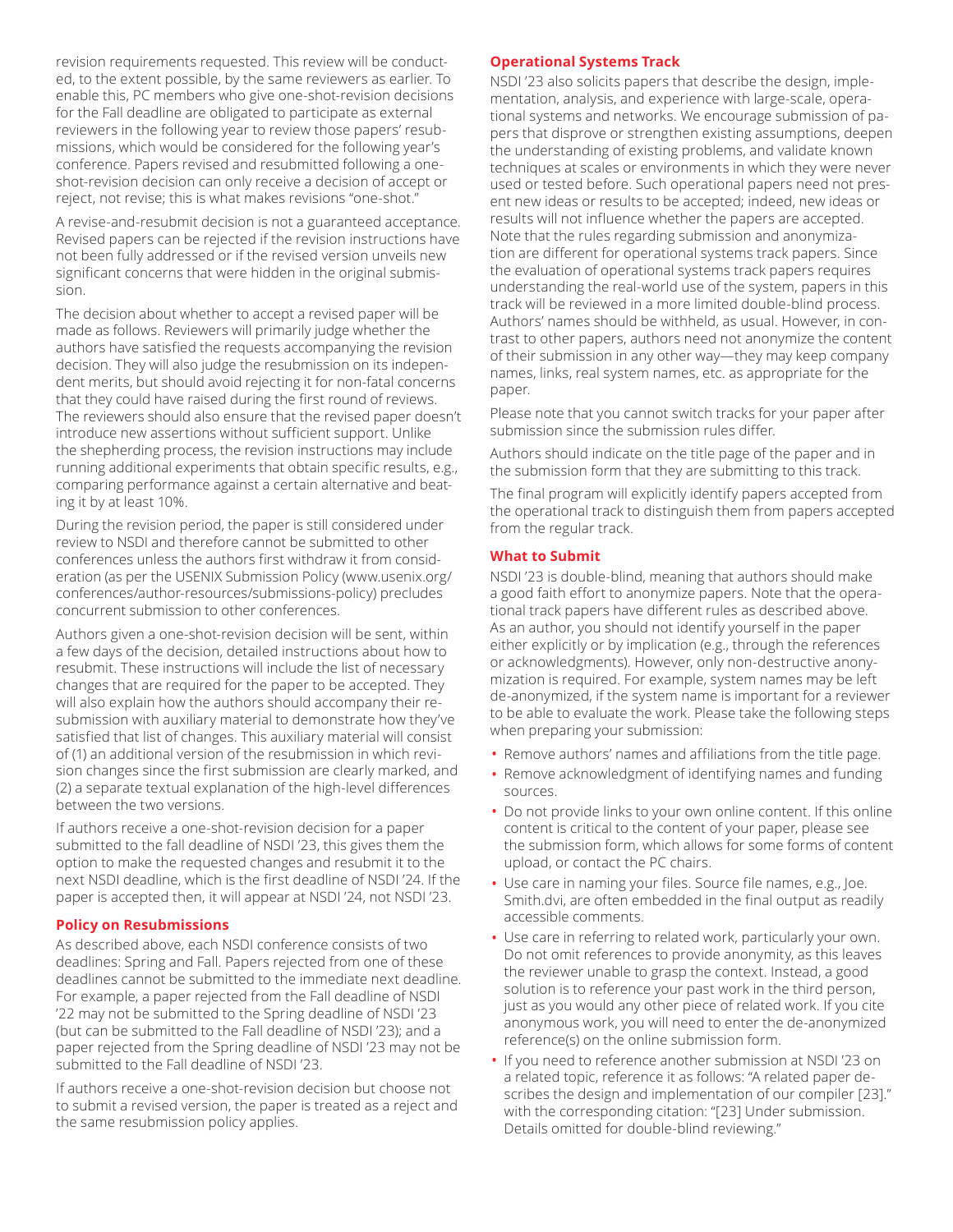- Work that extends an author's previous workshop paper is welcome, but the paper should (a) acknowledge their own previous workshop publications with an anonymous citation and (b) explain the differences between the NSDI submission and the prior workshop paper. The online submission form will also require authors to submit the deanonymized citation and a short explanation of the differences from the prior workshop paper.
- Blinding is not intended to be a great burden. If blinding your paper seems too burdensome, please contact the program co-chairs and discuss your specific situation.

Submissions—as well as final papers—must be no longer than 12 pages, including footnotes, figures, and tables. Submissions may include as many additional pages as needed for references and for supplementary material in appendices. The paper should stand alone without the supplementary material, but authors may use this space for content that may be of interest to some readers but is peripheral to the main technical contributions of the paper. Note that members of the program committee are free to not read this material when reviewing the paper.

Submissions must be in two-column format, using 10-point type on 12-point (single-spaced) leading, in a text block 7" wide x 9" deep, with .33" inter-column space, formatted for 8.5" x 11" paper.

Papers not meeting these criteria will be rejected without review, and no deadline extensions will be granted for reformatting. Pages should be numbered, and figures and tables should be legible when printed without requiring magnification. Authors may use color in their figures, but the figures should be readable when printed in black and white. If you wish, you may use the template for LaTeX available on the conference paper templates page at www.usenix.org/conferences/authorresources/paper-templates. All papers must be submitted via the submission system linked from the NSDI '23 Call for Papers web page. Please do not email submissions.

#### **Policies**

Simultaneous submission of the same work to multiple venues, submission of previously published work, or plagiarism constitutes dishonesty or fraud. USENIX, like other scientific and technical conferences and journals, prohibits these practices and may take action against authors who have committed them. See the USENIX Conference Submissions Policy at www.usenix.org/ conferences/author-resources/submissions-policy for details.

Previous publication at a workshop is acceptable as long as the NSDI submission includes substantial new material that has been developed since the publication of any earlier version. However, NSDI submissions cannot be concurrent with submission to a workshop venue. If the notification date for the workshop submission is after the submission date for NSDI, this would be considered a concurrent submission and would be rejected without review. Such concurrent submissions would have limited the possibility of substantially extending the prior work, which would violate the intent of policies allowing for extended submissions (as described in http://www.sigcomm.org/ about/policies/frequently-asked-questions-faq/) See remarks above about how to cite and contrast with a workshop paper.

Authors uncertain whether their submission meets USENIX's guidelines should contact the Program Co-Chairs, nsdi23chairs@usenix.org.

Papers accompanied by nondisclosure agreement forms will not be considered. All submissions will be treated as confidential prior to publication on the USENIX NSDI '23 website; rejected submissions will be permanently treated as confidential.

## **Conflicts**

At submission time, you must provide information about conflicts with PC members. A PC member is a conflict if any of the following three circumstances applies:

Institution: You are currently employed at the same institution, have been previously employed at the same institution within the past two years (not counting concluded internships), or are going to begin employment at the same institution during the review period.

Advisor: You have a past or present association as thesis advisor or advisee.

Collaboration: You have a collaboration on a project, publication, grant proposal, program co-chairship, or editorship within the past two years (since April 2020).

You must not improperly identify a PC member as a conflict if none of these circumstances applies, even if for some other reason you want to avoid them reviewing your paper. The chairs will review paper conflicts to ensure the integrity of the reviewing process, adding or removing conflicts if necessary. The chairs may reject abstracts or papers on the basis of egregious missing or extraneous conflicts. If you have any questions about conflicts, please contact the program co-chairs.

### **Ethical Considerations**

Papers describing experiments with users or user data (e.g., network traffic, passwords, social network information), should follow the basic principles of ethical research, e.g., beneficence (maximizing the benefits to an individual or to society while minimizing harm to the individual), minimal risk (appropriateness of the risk versus benefit ratio), voluntary consent, respect for privacy, and limited deception. When appropriate, authors are encouraged to include a subsection describing these issues. Authors may want to consult the Menlo Report (www. caida.org/publications/papers/2012/menlo\_report\_actual\_ formatted/) for further information on ethical principles, or the Allman/Paxson IMC '07 paper (conferences.sigcomm.org/ imc/2007/papers/imc76.pdf) for guidance on ethical data sharing.

Authors must, as part of the submission process, attest that their work complies with all applicable ethical standards of their home institution(s), including, but not limited to, privacy policies and policies on experiments involving humans. Note that submitting research for approval by one's institution's ethics review body is necessary, but not sufficient—in cases where the PC has concerns about the ethics of the work in a submission, the PC will have its own discussion of the ethics of that work. The PC's review process may examine the ethical soundness of the paper just as it examines the technical soundness.

### **Processes for Accepted Papers**

If your paper is accepted and you need an invitation letter to apply for a visa to attend the conference, please contact conference@usenix.org as soon as possible. (Visa applications can take at least 30 working days to process.) Please identify yourself as a presenter and include your mailing address in your email.